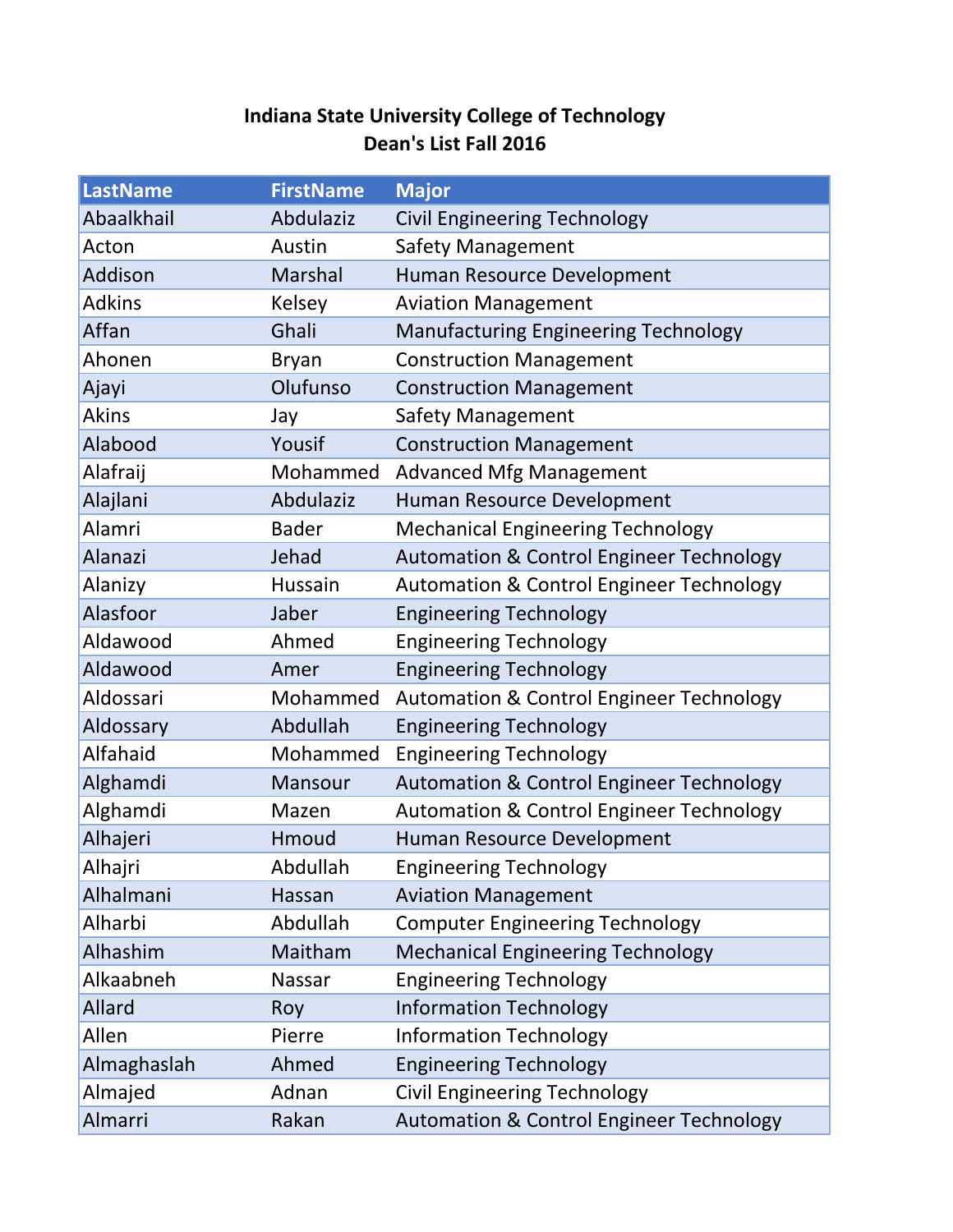| Almazrouei       | Hamadan        | Human Resource Development                          |
|------------------|----------------|-----------------------------------------------------|
| Almazrouei       | Saeed          | Human Resource Development                          |
| Almazrouei       | Zayed          | Human Resource Development                          |
| Almubayidh       | Faisal         | <b>Safety Management</b>                            |
| Almurashi        | Ali            | <b>Mechanical Engineering Technology</b>            |
| Almutairi        | Aminah         | Interior Architecture Design                        |
| Alnefaie         | Faisal         | <b>Electronics Engineering Technology</b>           |
| Alotaibi         | Fahad          | <b>Safety Management</b>                            |
| Al-Rawas         | Hisham         | <b>Civil Engineering Technology</b>                 |
| Alsadan          | Saud           | <b>Mechanical Engineering Technology</b>            |
| Alshahrani       | Jehad          | <b>Automation &amp; Control Engineer Technology</b> |
| Alshammari       | Fahd           | <b>Automation &amp; Control Engineer Technology</b> |
| Alshammari       | Saad           | <b>Engineering Technology</b>                       |
| Alshanqiti       | Mahmoud        | <b>Engineering Technology</b>                       |
| Alsunayni        | Hassan         | <b>Mechanical Engineering Technology</b>            |
| Altamimi         | Fahad          | <b>Safety Management</b>                            |
| Alvarado         | Juan           | <b>Mechanical Engineering Technology</b>            |
| Alvey            | Jake           | <b>Construction Management</b>                      |
| Alwasaq          | Umar           | <b>Information Technology</b>                       |
| Alyami           | <b>Mihmas</b>  | <b>Civil Engineering Technology</b>                 |
| Ames             | Scot           | <b>Aviation Management</b>                          |
| Anderson         | Luke           | <b>Aviation Management</b>                          |
| Angulo           | Ashley         | <b>Mechanical Engineering Technology</b>            |
| Applegate        | Shelby         | <b>Adult &amp; Career Education</b>                 |
| Artz             | <b>Brandon</b> | <b>Electronics Engineering Technology</b>           |
| Ashley           | Tyler          | <b>Automation &amp; Control Engineer Technology</b> |
| <b>Atkins</b>    | Dakota         | <b>Construction Management</b>                      |
| Axe              | Joshua         | <b>Information Technology</b>                       |
| Bae              | Jingi          | <b>Aviation Management</b>                          |
| <b>Bailey</b>    | Gregory        | <b>Safety Management</b>                            |
| <b>Baker</b>     | Adam           | <b>Aviation Management</b>                          |
| <b>Balashov</b>  | <b>Mark</b>    | <b>Professional Aviation Flight Technology</b>      |
| <b>Balhareth</b> | Ibrahim        | <b>Automation &amp; Control Engineer Technology</b> |
| <b>Ball</b>      | Jacob          | <b>Unmanned Systems</b>                             |
| <b>Banister</b>  | Austin         | <b>Aviation Management</b>                          |
| <b>Banks</b>     | Jacari         | <b>Professional Aviation Flight Technology</b>      |
| Bassemier        | Samuel         | <b>Aviation Management</b>                          |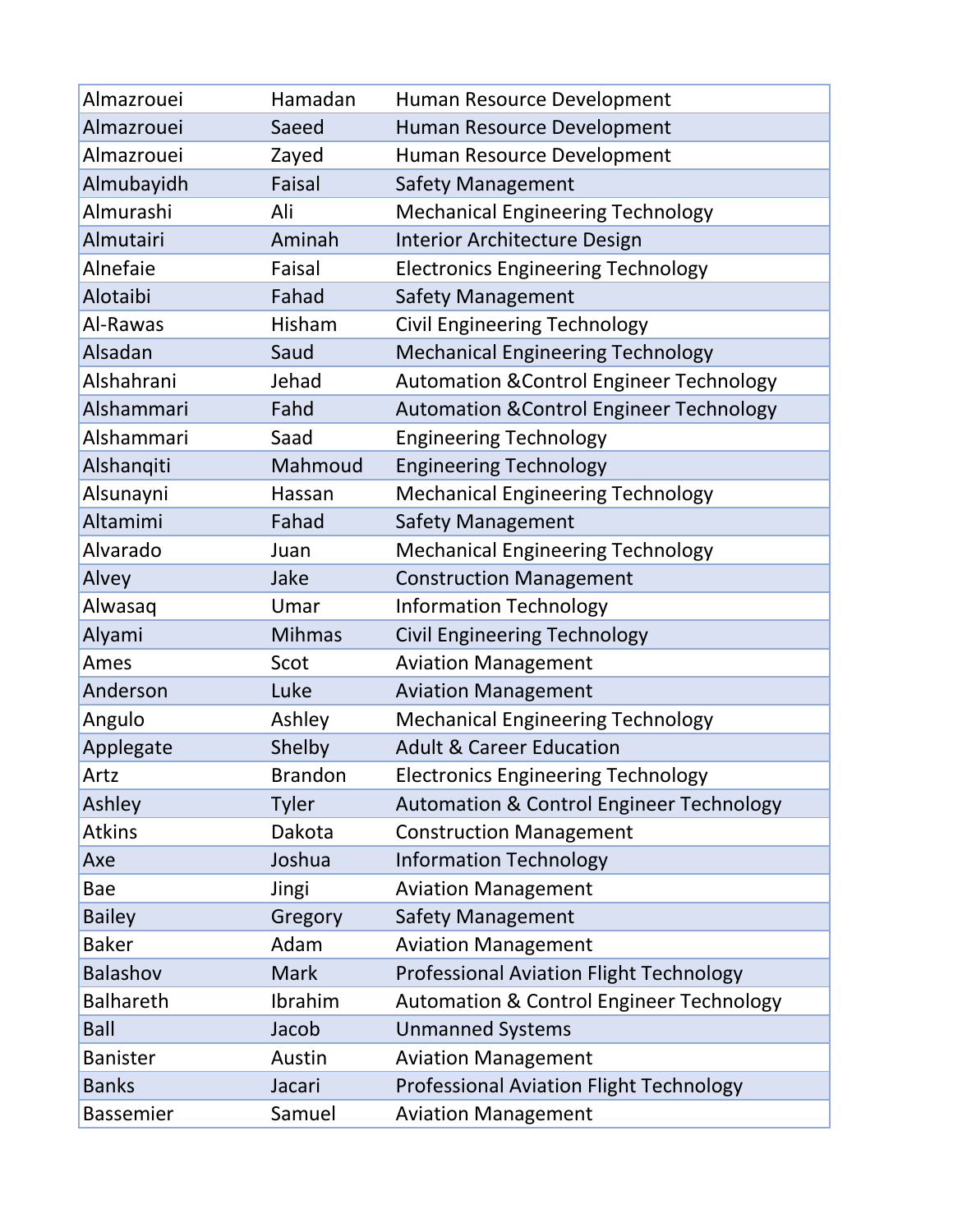| <b>Baten</b>      | Kendall        | <b>Automotive Engineering Technology</b>            |
|-------------------|----------------|-----------------------------------------------------|
| <b>Baumgart</b>   | Benjamin       | <b>Computer Engineering Technology</b>              |
| <b>Beckley</b>    | Jarred         | <b>Mechanical Engineering Technology</b>            |
| <b>Belich</b>     | Abigail        | Human Resource Development                          |
| <b>Belt</b>       | <b>Derek</b>   | <b>Safety Management</b>                            |
| <b>Bender</b>     | Olivia         | <b>Textiles, Apparel &amp; Merchandising</b>        |
| Benjamin          | Austin         | <b>Automation &amp; Control Engineer Technology</b> |
| <b>Bennett</b>    | Djuan          | <b>Mechanical Engineering Technology</b>            |
| Bertermann        | Peter          | <b>Mechanical Engineering Technology</b>            |
| <b>Biberstine</b> | David          | <b>Automation &amp; Control Engineer Technology</b> |
| <b>Bigger</b>     | Luke           | <b>Construction Management</b>                      |
| <b>Birchfield</b> | <b>Brandon</b> | <b>Professional Aviation Flight Technology</b>      |
| <b>Birchfield</b> | <b>Kevin</b>   | <b>Mechanical Engineering Technology</b>            |
| <b>Blake</b>      | Rhett          | <b>Computer Engineering Technology</b>              |
| <b>Bluis</b>      | Jennifer       | <b>Adult &amp; Career Education</b>                 |
| <b>Bobek</b>      | Steven         | <b>Mechanical Engineering Technology</b>            |
| <b>Bogan</b>      | Ronald         | <b>Adult &amp; Career Education</b>                 |
| <b>Boggs</b>      | Wesley         | <b>Information Technology</b>                       |
| <b>Bohamad</b>    | Ahmed          | <b>Automation &amp; Control Engineer Technology</b> |
| Bonahoom          | Christopher    | <b>Automotive Engineering Technology</b>            |
| <b>Borden</b>     | Amy            | Technology                                          |
| <b>Bordner</b>    | Kayleigh       | <b>Professional Aviation Flight Technology</b>      |
| <b>Bradshaw</b>   | Anthony        | <b>Information Technology</b>                       |
| <b>Brady</b>      | Samantha       | <b>Aviation Management</b>                          |
| <b>Brendle</b>    | Adam           | <b>Aviation Management</b>                          |
| <b>Brooks</b>     | Amanda         | Interior Architecture Design                        |
| <b>Brown</b>      | Dylan          | <b>Information Technology</b>                       |
| <b>Brown</b>      | Trevor         | <b>Unmanned Systems</b>                             |
| <b>Brown</b>      | Whitney        | Interior Architecture Design                        |
| <b>Brummett</b>   | Robert         | <b>Mechanical Engineering Technology</b>            |
| <b>Brunt</b>      | Kimberly       | Human Resource Development                          |
| <b>Brusdahl</b>   | Kaila          | <b>Interior Architecture Design</b>                 |
| <b>Brushaber</b>  | Joshua         | <b>Aviation Management</b>                          |
| <b>Bryan</b>      | Douglas        | <b>Information Technology</b>                       |
| <b>Bu Hamad</b>   | Hassan         | <b>Engineering Technology</b>                       |
| <b>Buhlaigah</b>  | Ayad           | <b>Mechanical Engineering Technology</b>            |
| <b>Burd</b>       | Michael        | <b>Information Technology</b>                       |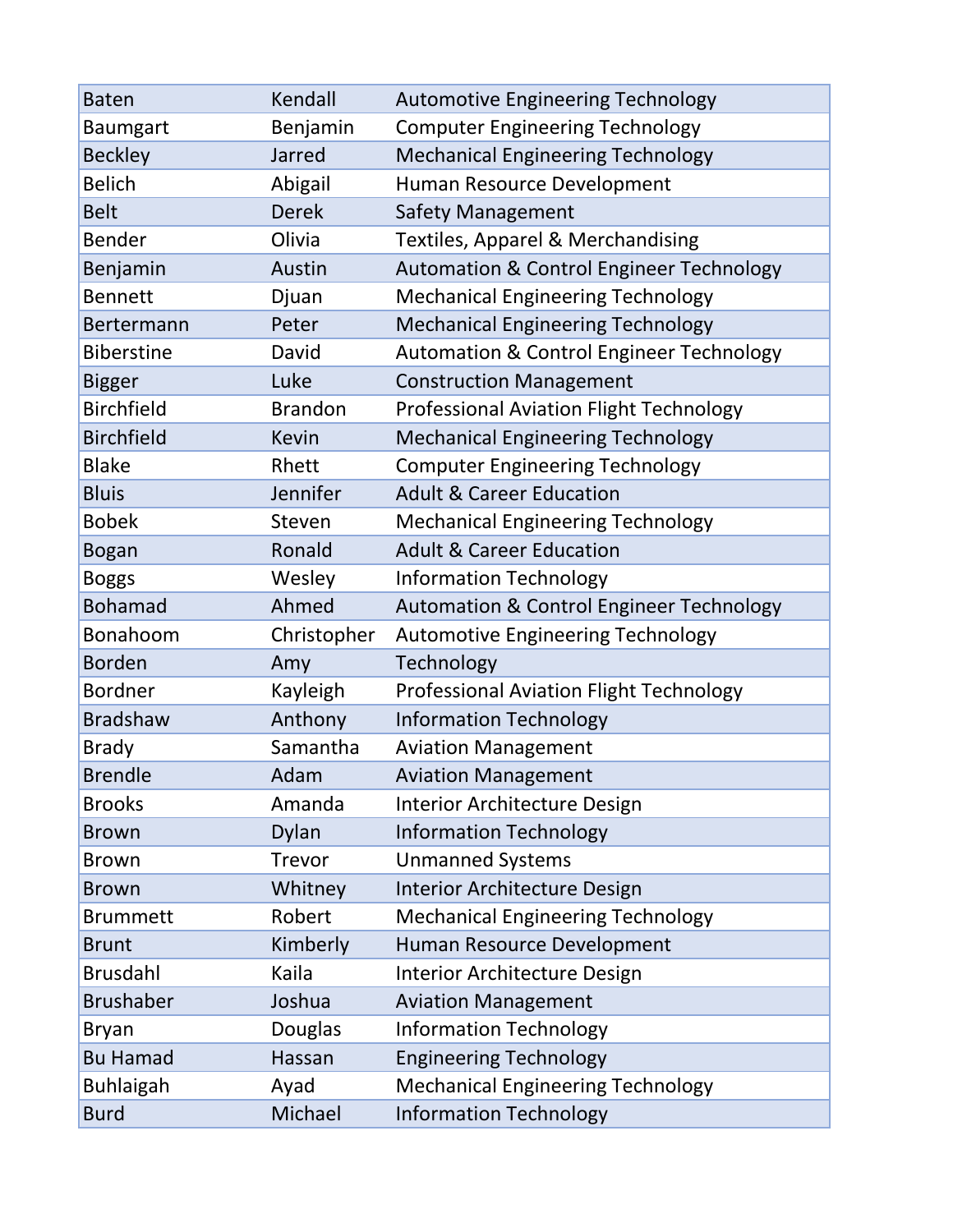| <b>Burger</b> | Maryalyce       | Interior Architecture Design                        |
|---------------|-----------------|-----------------------------------------------------|
| <b>Burgin</b> | Cameron         | <b>Mechanical Engineering Technology</b>            |
| Cain          | Caleb           | <b>Mechanical Engineering Technology</b>            |
| Calderon      | Andres          | <b>Electronics Engineering Technology</b>           |
| Campbell      | Konner          | <b>Professional Aviation Flight Technology</b>      |
| Candelario    | Estela          | <b>Construction Management</b>                      |
| Carnighan     | Andrew          | <b>Professional Aviation Flight Technology</b>      |
| Carter        | Kathy           | <b>Adult &amp; Career Education</b>                 |
| Cass          | Adam            | <b>Automation &amp; Control Engineer Technology</b> |
| Castellano    | Collin          | <b>Information Technology</b>                       |
| Castro        | Wilfredo        | <b>Aviation Management</b>                          |
| Chambers      | Darci           | Interior Architecture Design                        |
| Cherry        | Miriah          | Safety Management                                   |
| Chestnut      | Ryan            | <b>Electronics Engineering Technology</b>           |
| Cheung        | Pak Hon         | <b>Civil Engineering Technology</b>                 |
| <b>Clark</b>  | Caleb           | <b>Aviation Management</b>                          |
| Clarke        | Dakota          | <b>Aviation Management</b>                          |
| Clifford      | Michael         | <b>Construction Management</b>                      |
| Clinton       | Lacrisha        | <b>Information Technology</b>                       |
| Coleman       | Arielle         | Textiles, Apparel & Merchandising                   |
| Collenbaugh   | Aaron           | <b>Mechanical Engineering Technology</b>            |
| Collier       | Mitchell        | <b>Information Technology</b>                       |
| Collins       | Lucas           | <b>Automation &amp; Control Engineer Technology</b> |
| Collum        | Scott           | <b>Professional Aviation Flight Technology</b>      |
| Cordero       | Israel          | <b>Construction Management</b>                      |
| Cox           | Jared           | <b>Mechanical Engineering Technology</b>            |
| Cox           | Kate            | Packaging Engineering Technology                    |
| Cox           | <b>Tyler</b>    | <b>Electronics Engineering Tech</b>                 |
| Crawford      | <b>Brandon</b>  | <b>Construction Management</b>                      |
| Cronkhite     | Amanda          | <b>Aviation Management</b>                          |
| Cui           | Kaiming         | <b>Computer Engineering Technlgy</b>                |
| Damon         | Kristopher      | <b>Mechanical Engineering Technology</b>            |
| Danko         | <b>Brittany</b> | <b>Professional Aviation Flight Technology</b>      |
| Danner        | Dean            | <b>Information Technology</b>                       |
| Dart          | Rebecca         | <b>Adult &amp; Career Education</b>                 |
| Dawson        | Sean            | <b>Unmanned Systems</b>                             |
| Deckard       | Christopher     | <b>Mechanical Engineering Technology</b>            |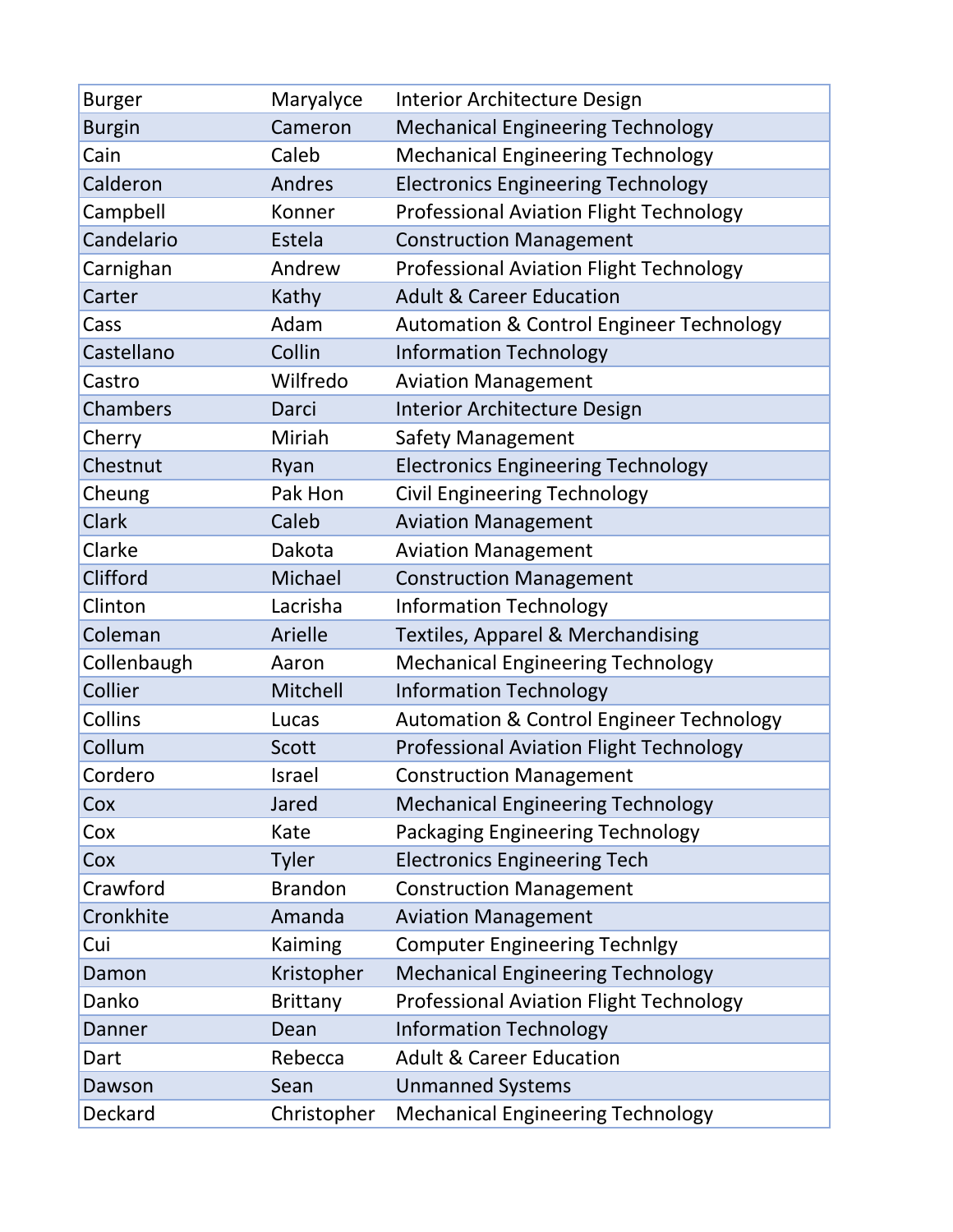| Delfino        | <b>Nicholas</b> | <b>Information Technology</b>                       |
|----------------|-----------------|-----------------------------------------------------|
| Denning        | Riley           | Technology&Engineering Educ                         |
| Dischinger     | Darian          | <b>Unmanned Systems</b>                             |
| Downing        | Benjamin        | <b>Computer Engineering Technlgy</b>                |
| <b>Drexler</b> | <b>Tanner</b>   | <b>Aviation Management</b>                          |
| <b>Dudley</b>  | <b>Blake</b>    | <b>Mechanical Engineering Technology</b>            |
| Dulworth       | Ryan            | Packaging Engineering Technology                    |
| Dunfee         | Hailee          | Human Resource Development                          |
| Dunham         | Kiefer          | <b>Safety Management</b>                            |
| <b>Echols</b>  | Tyler           | Safety Management                                   |
| Eichberger     | Lauren          | Interior Architecture Design                        |
| Elder          | <b>Thomas</b>   | Interior Architecture Design                        |
| <b>Elkins</b>  | <b>Breonnia</b> | Human Resource Development                          |
| Elmore         | Evan            | <b>Professional Aviation Flight Technology</b>      |
| Elrod          | Nolan           | <b>Aviation Management</b>                          |
| Ennen          | Lucas           | <b>Construction Management</b>                      |
| Evans          | <b>Brandon</b>  | <b>Professional Aviation Flight Technology</b>      |
| Felton         | Evan            | <b>Packaging Engineering Technology</b>             |
| Fentz          | Garett          | <b>Professional Aviation Flight Technology</b>      |
| Fernandez      | Alondra         | <b>Aviation Management</b>                          |
| <b>Fields</b>  | Jordan          | <b>Safety Management</b>                            |
| Flodder        | Jonathan        | <b>Construction Management</b>                      |
| Fox            | Shelby          | <b>Textiles, Apparel &amp; Merchandising</b>        |
| Fridley        | David           | <b>Aviation Management</b>                          |
| Fuehrer        | Wyatt           | <b>Professional Aviation Flight Technology</b>      |
| Fulford        | Christopher     | <b>Mechanical Engineering Technology</b>            |
| Garcia         | <b>Kristal</b>  | <b>Civil Engineering Technology</b>                 |
| Geiger         | <b>Baxter</b>   | <b>Construction Management</b>                      |
| Geller         | Nathaniel       | <b>Automation &amp; Control Engineer Technology</b> |
| Genullis       | McKenna         | <b>Mechanical Engineering Technology</b>            |
| Georges        | Andrew          | <b>Information Technology</b>                       |
| Gillis         | Morgan          | Interior Architecture Design                        |
| Ginn           | Ashley          | Human Resource Development                          |
| Glean          | Sharnell        | <b>Construction Management</b>                      |
| Goering        | <b>Kevin</b>    | <b>Construction Management</b>                      |
| Goodman        | Delbert         | <b>Construction Management</b>                      |
| Grady          | Jeffrey         | <b>Automation &amp; Control Engineer Technology</b> |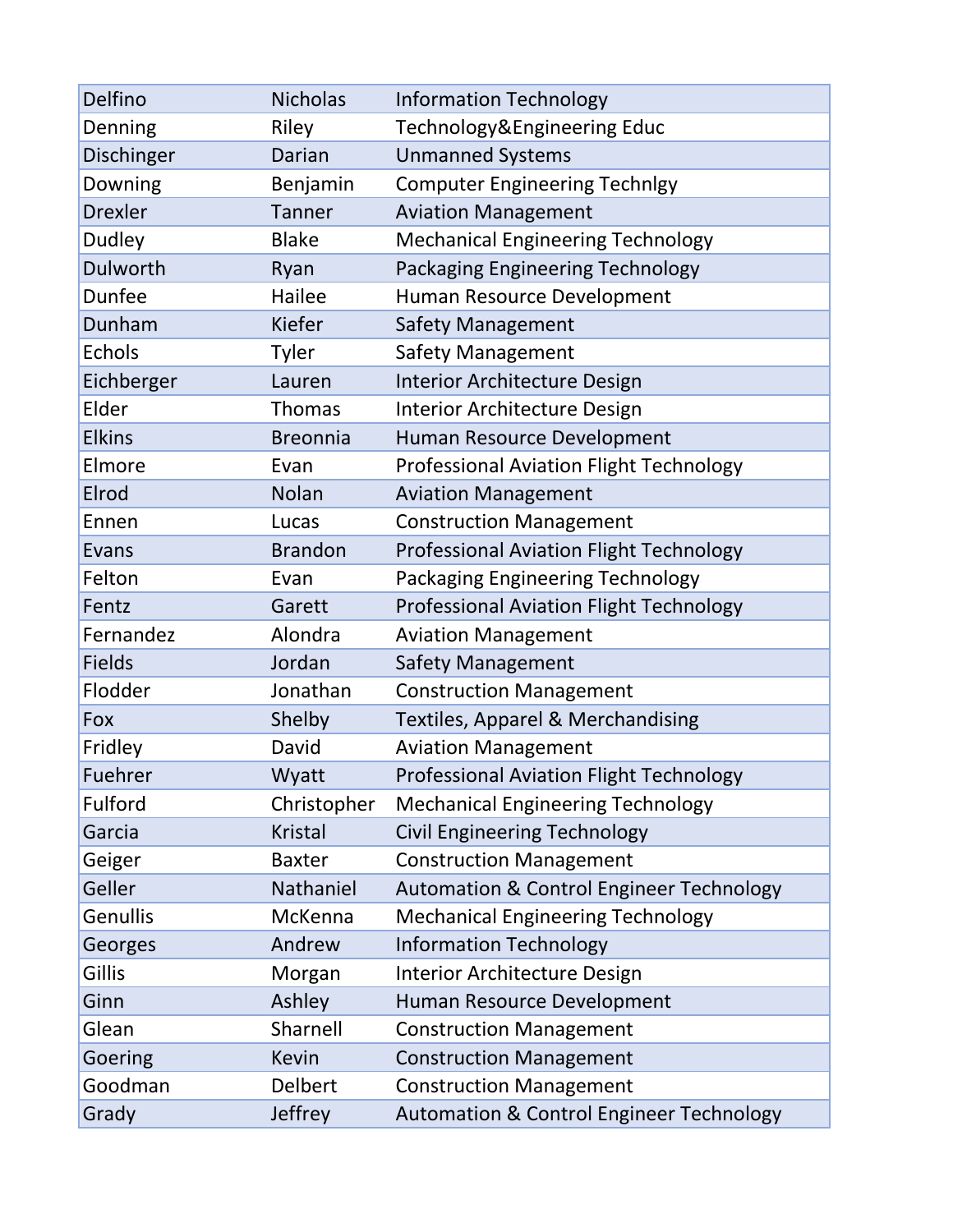| Graman         | Kelsey          | <b>Textiles, Apparel &amp; Merchandising</b>   |
|----------------|-----------------|------------------------------------------------|
| Grass          | Jesse           | <b>Construction Management</b>                 |
| Graziano       | Samantha        | Interior Architecture Design                   |
| Green          | David           | <b>Information Technology</b>                  |
| Griffin        | Levi            | <b>Aviation Management</b>                     |
| Grothaus       | Alyssa          | <b>Professional Aviation Flight Technology</b> |
| Guild          | John            | <b>Information Technology</b>                  |
| Hackler        | Emily           | <b>Professional Aviation Flight Technology</b> |
| Hadidi         | Qusai           | <b>Manufacturing Engineering Tech</b>          |
| Hahn           | <b>Terrance</b> | <b>Unmanned Systems</b>                        |
| Hall           | Zachary         | <b>Aviation Management</b>                     |
| <b>Hardiek</b> | Dillon          | <b>Electronics Engineering Tech</b>            |
| Hardy          | Jah'Shar        | <b>Textiles, Apparel &amp; Merchandising</b>   |
| Hardy          | Sydney          | <b>Mechanical Engineering Technology</b>       |
| <b>Harris</b>  | Joseph          | <b>Information Technology</b>                  |
| Hayslett       | Kyle            | <b>Mechanical Engineering Technology</b>       |
| Helgemo        | Ryan            | <b>Automotive Engineering Technology</b>       |
| Hendrixson     | <b>Brett</b>    | <b>Automotive Engineering Technology</b>       |
| Hill           | Margaret        | <b>Mechanical Engineering Technology</b>       |
| Hilton         | <b>Haley</b>    | <b>Mechanical Engineering Technology</b>       |
| Hoff           | Adam            | <b>Aviation Management</b>                     |
| Hogan          | Kayla           | Human Resource Development                     |
| Holden         | James           | <b>Mechanical Engineering Technology</b>       |
| Holdridge      | Doug            | <b>Construction Management</b>                 |
| Hollifield     | Luke            | <b>Computer Engineering Technlgy</b>           |
| Holzer         | Simon           | <b>Construction Management</b>                 |
| <b>Hooks</b>   | Madeline        | <b>Professional Aviation Flight Technology</b> |
| Hooper         | Colton          | <b>Operations &amp; Supply Chain Mgt</b>       |
| Hosticka       | Grant           | <b>Unmanned Systems</b>                        |
| Howard         | Gregory         | <b>Technology Management</b>                   |
| Ibrahim        | Antony          | <b>Mechanical Engineering Technology</b>       |
| Ingalsbe       | Ashton          | Human Resource Development                     |
| Irving         | David           | <b>Construction Management</b>                 |
| Ivanovich      | Jordan          | <b>Aviation Management</b>                     |
| Jackson        | Cody            | <b>Mechanical Engineering Technology</b>       |
| Jacobs         | <b>Tristan</b>  | <b>Aviation Management</b>                     |
| James          | Kayla           | Human Resource Development                     |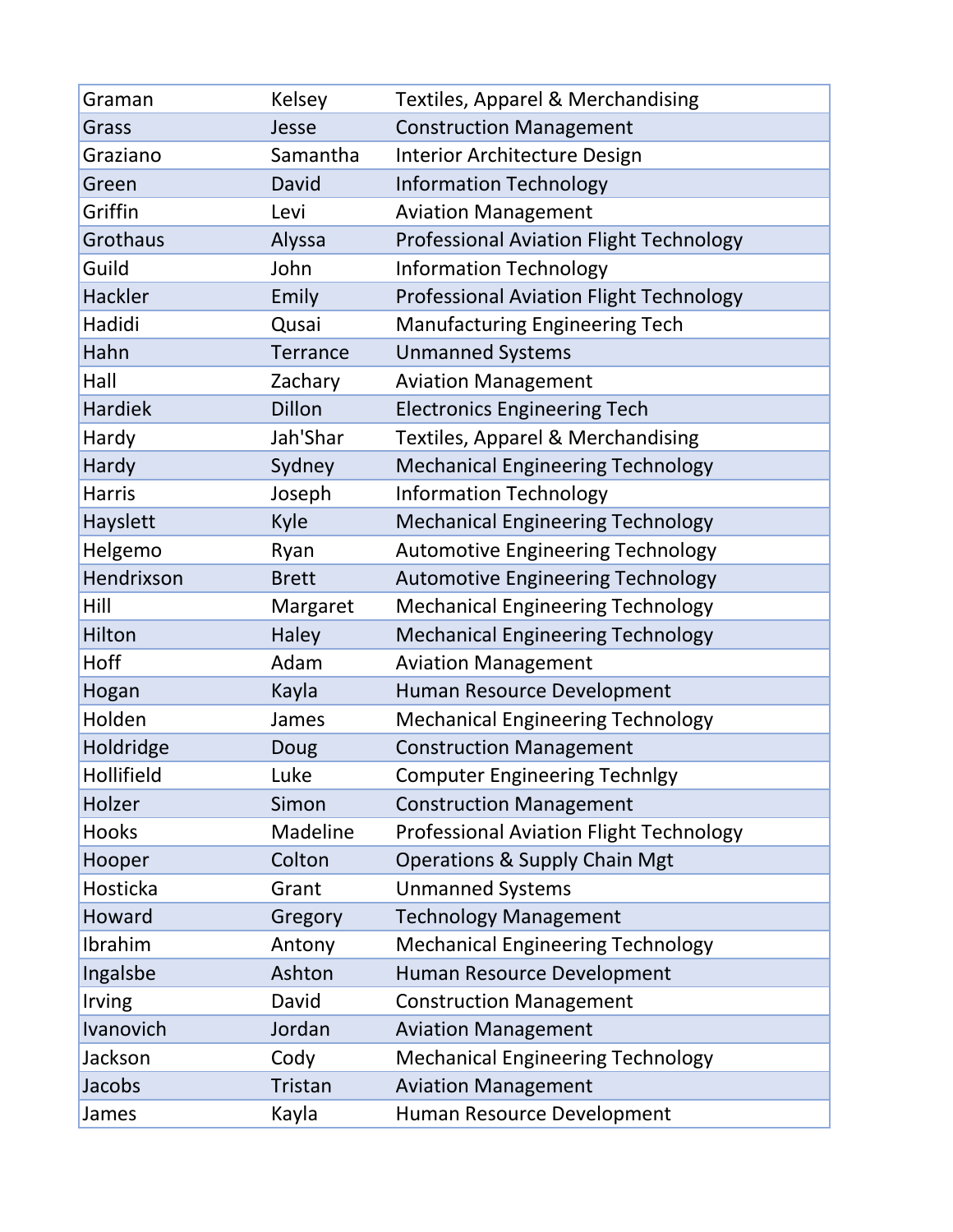| Jensen         | Colleen          | Interior Architecture Design                        |
|----------------|------------------|-----------------------------------------------------|
| Jewell         | Michael          | <b>Civil Engineering Technology</b>                 |
| Jiles          | Michael          | <b>Computer Engineering Technlgy</b>                |
| Jimenez        | Alex             | <b>Computer Engineering Technlgy</b>                |
| Johnson        | Logan            | <b>Safety Management</b>                            |
| Joice          | Mollie           | Interior Architecture Design                        |
| Jones          | Allison          | <b>Electronics Engineering Tech</b>                 |
| Jones          | Zachary          | <b>Professional Aviation Flight Technology</b>      |
| Joseph         | Makenzie         | Human Resource Development                          |
| Kaho           | Charles          | <b>Aviation Management</b>                          |
| Kalfut         | Hadi             | <b>Aviation Management</b>                          |
| Kato           | Leyland          | <b>Unmanned Systems</b>                             |
| Keil           | Tristian         | <b>Interior Architecture Design</b>                 |
| Keith          | Cogan            | <b>Adult &amp; Career Education</b>                 |
| Keith          | Shayla           | <b>Adult &amp; Career Education</b>                 |
| Kelch          | Julie            | <b>Adult &amp; Career Education</b>                 |
| <b>Keller</b>  | Timothy          | <b>Mechanical Engineering Technology</b>            |
| <b>Kerrick</b> | <b>Travis</b>    | <b>Construction Management</b>                      |
| Kim            | <b>Jun Young</b> | <b>Professional Aviation Flight Technology</b>      |
| Kimmel         | Jason            | <b>Safety Management</b>                            |
| <b>King</b>    | Cory             | <b>Construction Management</b>                      |
| Kirby          | Jason            | Technology&Engineering Educ                         |
| <b>Kist</b>    | Julia            | <b>Automation &amp; Control Engineer Technology</b> |
| <b>Knies</b>   | Sara             | Interior Architecture Design                        |
| Knox           | Marketa          | <b>Computer Engineering Technlgy</b>                |
| Kujawski       | Andrew           | <b>Professional Aviation Flight Technology</b>      |
| Kula           | <b>Derrick</b>   | <b>Automotive Engineering Technology</b>            |
| <b>Kusiak</b>  | Elliot           | <b>Computer Engineering Technlgy</b>                |
| Kutbi          | Sultan           | <b>Aviation Management</b>                          |
| Langford       | Wally            | Technology                                          |
| Lawless        | John             | <b>Professional Aviation Flight Technology</b>      |
| Lee            | Jin-A            | <b>Textiles, Apparel &amp; Merchandising</b>        |
| Lee            | Jingyu           | Packaging Engineering Technology                    |
| Lee            | Jordan           | <b>Mechanical Engineering Technology</b>            |
| Ley            | Rachel           | <b>Interior Architecture Design</b>                 |
| Li             | Chi              | <b>Professional Aviation Flight Technology</b>      |
| Liu            | Jiayin           | <b>Computer Engineering Technlgy</b>                |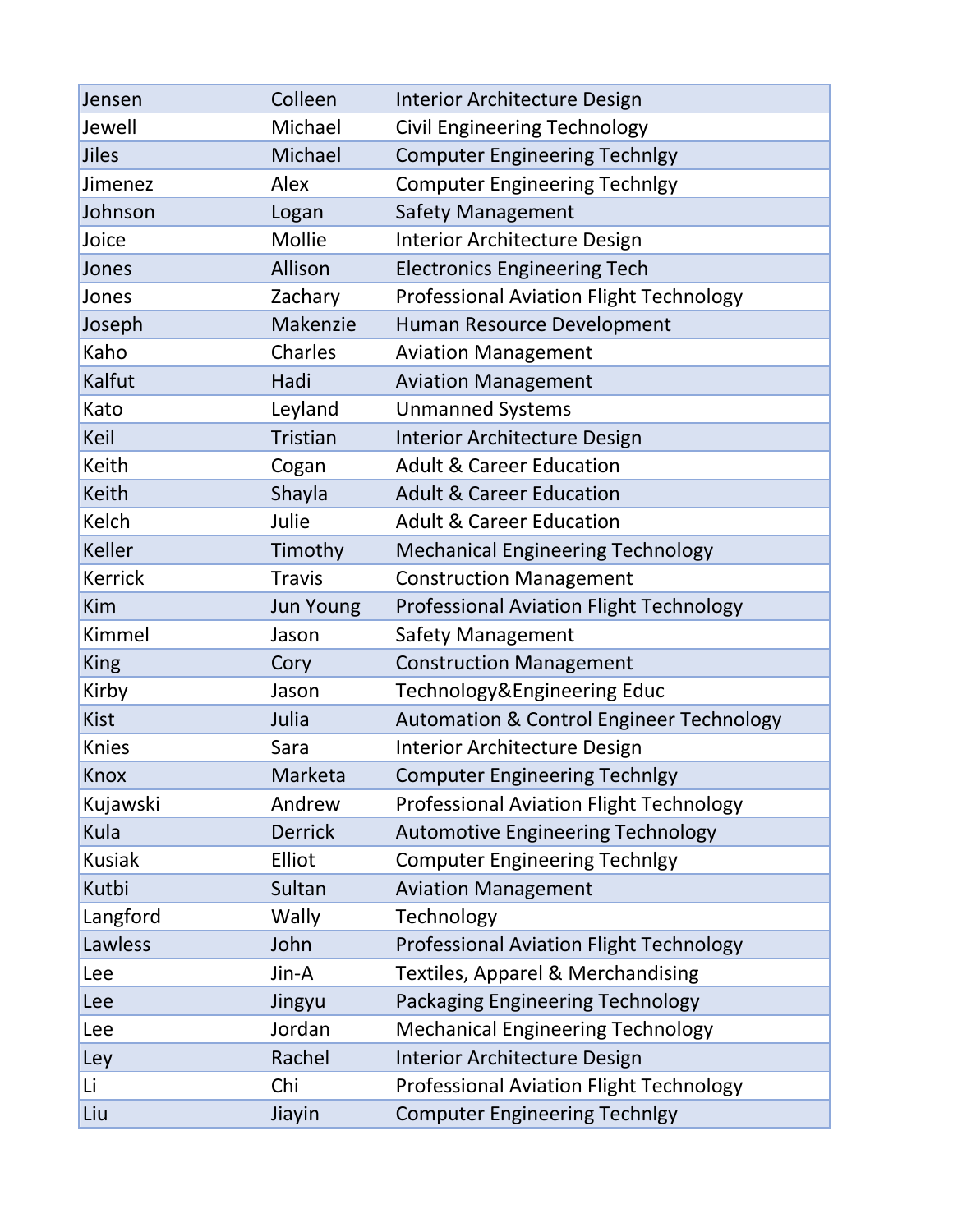| Lonsberry         | Samuel        | <b>Automotive Engineering Technology</b>            |
|-------------------|---------------|-----------------------------------------------------|
| Lopez             | Destiny       | <b>Textiles, Apparel &amp; Merchandising</b>        |
| Louden            | Lucas         | <b>Professional Aviation Flight Technology</b>      |
| MacLaren          | <b>Mark</b>   | <b>Information Technology</b>                       |
| MacLaren          | Matthew       | <b>Automation &amp; Control Engineer Technology</b> |
| Maisonneuve       | Cory          | <b>Professional Aviation Flight Technology</b>      |
| Malchiodi         | Amanda        | <b>Interior Architecture Design</b>                 |
| <b>Malone</b>     | Michael       | <b>Aviation Management</b>                          |
| Mangin            | Jacob         | <b>Mechanical Engineering Technology</b>            |
| Marietta          | Hailey        | Human Resource Development                          |
| Marker            | Joshua        | <b>Information Technology</b>                       |
| Marquez Velazquez | Andres        | <b>Mechanical Engineering Technology</b>            |
| Marquie           | Jack          | <b>Professional Aviation Flight Technology</b>      |
| <b>Marshall</b>   | Jason         | <b>Aviation Management</b>                          |
| Martin            | <b>Bailey</b> | <b>Information Technology</b>                       |
| Mascreen          | Rony          | <b>Computer Engineering Technlgy</b>                |
| Masoud            | Ghufran       | <b>Information Technology</b>                       |
| Matboli           | Abdulelah     | <b>Information Technology</b>                       |
| Matherly          | Austin        | <b>Mechanical Engineering Technology</b>            |
| <b>McAuliffe</b>  | Mary          | Human Resource Development                          |
| <b>McFaul</b>     | Geena         | <b>Safety Management</b>                            |
| <b>McGoldrick</b> | Christopher   | <b>Construction Management</b>                      |
| McNabb            | Sean          | <b>Information Technology</b>                       |
| <b>McWhorter</b>  | Wyatt         | <b>Aviation Management</b>                          |
| <b>Meese</b>      | Collin        | <b>Construction Management</b>                      |
| Mehringer         | Kendra        | Interior Architecture Design                        |
| Mercer            | Kayla         | Human Resource Development                          |
| Meyer             | Aaron         | <b>Aviation Management</b>                          |
| Michelfelder      | Julie         | <b>Adult &amp; Career Education</b>                 |
| <b>Miller</b>     | Steven        | Human Resource Development                          |
| <b>Mills</b>      | Ryan          | <b>Professional Aviation Flight Technology</b>      |
| Modesitt          | Garrett       | Packaging Engineering Technology                    |
| Mohamed           | Deena         | <b>Aviation Management</b>                          |
| Mondy             | Stephen       | <b>Mechanical Engineering Technology</b>            |
| Moody             | Garrett       | <b>Mechanical Engineering Technology</b>            |
| <b>Moore</b>      | Kyle          | Packaging Engineering Technology                    |
| Morgan            | <b>Taylor</b> | <b>Safety Management</b>                            |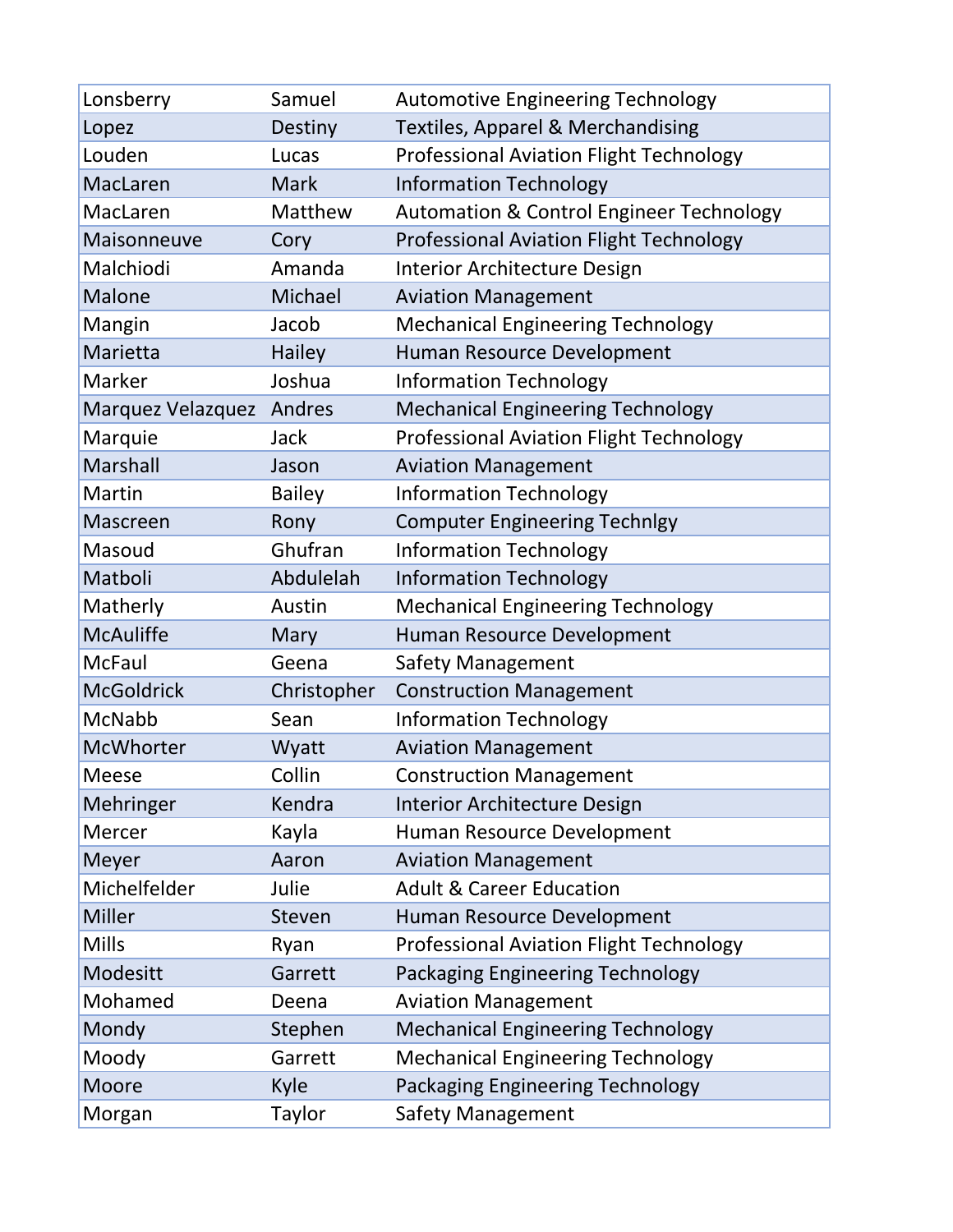| Morin           | Jordan       | <b>Safety Management</b>                       |
|-----------------|--------------|------------------------------------------------|
| <b>Morris</b>   | Chloe        | <b>Textiles, Apparel &amp; Merchandising</b>   |
| Morton          | Paisley      | Human Resource Development                     |
| Muller          | Heidi        | <b>Mechanical Engineering Technology</b>       |
| Mun             | Seong Jun    | <b>Professional Aviation Flight Technology</b> |
| Murphy          | Julie        | Human Resource Development                     |
| <b>Myers</b>    | James        | <b>Computer Engineering Technology</b>         |
| Namgung         | Innjae       | <b>Mechanical Engineering Technology</b>       |
| Neumann         | Jaymz        | Architectural Engineering Technology           |
| <b>Nichols</b>  | Philip       | <b>Professional Aviation Flight Technology</b> |
| Nicholson       | Ariel        | <b>Information Technology</b>                  |
| Nicholson       | Thomas       | <b>Construction Management</b>                 |
| Nolan           | Levi         | <b>Professional Aviation Flight Technology</b> |
| <b>Norris</b>   | Garth        | <b>Information Technology</b>                  |
| <b>Nywening</b> | Adam         | <b>Aviation Management</b>                     |
| Orf             | Madeline     | Packaging Engineering Technologynology         |
| Page            | Presley      | <b>Computer Engineering Technology</b>         |
| Parrish         | <b>Brett</b> | <b>Professional Aviation Flight Technology</b> |
| Parry           | Franklin     | <b>Computer Engineering Technology</b>         |
| Payne           | Adam         | <b>Professional Aviation Flight Technology</b> |
| Pearson         | <b>Kyler</b> | <b>Professional Aviation Flight Technology</b> |
| Perry           | Logan        | <b>Information Technology</b>                  |
| Peterson        | David        | <b>Construction Management</b>                 |
| Peterson        | Garrett      | <b>Mechanical Engineering Technology</b>       |
| Phares          | Gage         | Professional Aviation Flight Technology        |
| Pippin          | Malachi      | <b>Information Technology</b>                  |
| Pittman         | lan          | <b>Professional Aviation Flight Technology</b> |
| Plank           | Alexander    | <b>Mechanical Engineering Technology</b>       |
| Plummer         | Maddison     | <b>Textiles, Apparel &amp; Merchandising</b>   |
| Pollard         | Emily        | Human Resource Development                     |
| Pollard         | Logan        | <b>Construction Management</b>                 |
| Pounds          | Ellie        | <b>Adult &amp; Career Education</b>            |
| Prange          | <b>Kevin</b> | <b>Construction Management</b>                 |
| Pringle         | Reed         | <b>Aviation Management</b>                     |
| Qu              | Xiangying    | <b>Computer Engineering Technology</b>         |
| Rajab           | Mohammed     | <b>Engineering Technology</b>                  |
| Ramirez         | Jazmin       | <b>Construction Management</b>                 |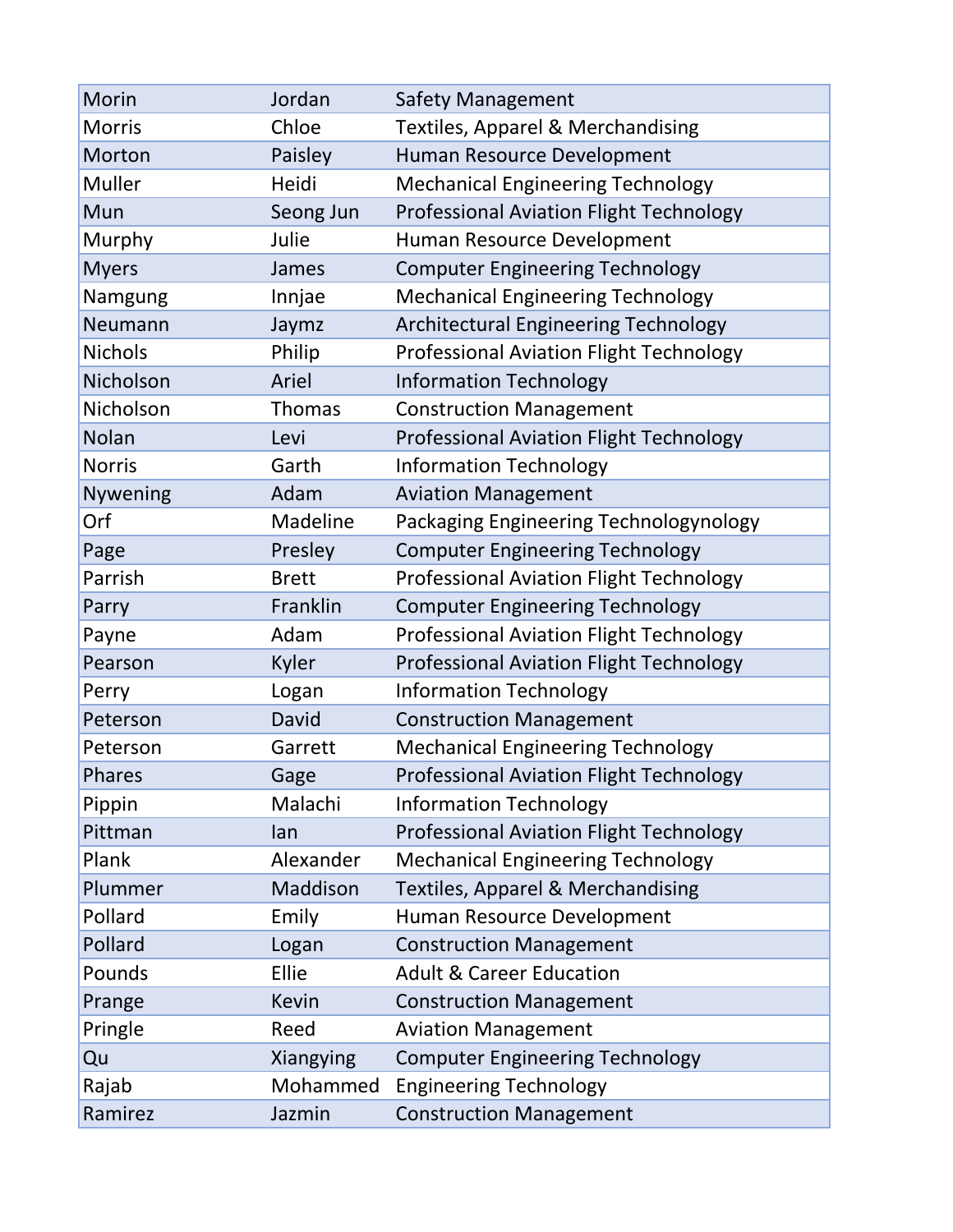| Rattray          | <b>Blake</b>    | <b>Information Technology</b>                       |
|------------------|-----------------|-----------------------------------------------------|
| Ray              | Jacob           | <b>Computer Engineering Technology</b>              |
| Reckerd          | Mallory         | <b>Aviation Management</b>                          |
| <b>Rees</b>      | <b>Brock</b>    | <b>Aviation Management</b>                          |
| Reidy            | Michael         | <b>Mechanical Engineering Technology</b>            |
| <b>Reifsteck</b> | Devin           | <b>Aviation Management</b>                          |
| <b>Rhodus</b>    | Allen           | <b>Aviation Management</b>                          |
| Riley            | <b>Kaleb</b>    | <b>Mechanical Engineering Technology</b>            |
| Ripperger        | Samantha        | <b>Textiles, Apparel &amp; Merchandising</b>        |
| Rivera           | <b>Xavier</b>   | <b>Unmanned Systems</b>                             |
| Robinson         | Caleb           | <b>Mechanical Engineering Technology</b>            |
| Rogutich         | Adam            | <b>Professional Aviation Flight Technology</b>      |
| Ruggiero         | Aaron           | <b>Construction Management</b>                      |
| Rupska           | <b>Brandon</b>  | <b>Information Technology</b>                       |
| Russell          | Xavier          | <b>Professional Aviation Flight Technology</b>      |
| <b>Russell</b>   | <b>Brandon</b>  | <b>Adult &amp; Career Education</b>                 |
| Ryadovaya        | Natalia         | <b>Electronics Engineering Technology</b>           |
| Salinetro        | Adam            | <b>Mechanical Engineering Technology</b>            |
| Schaefer         | Christopher     | <b>Aviation Management</b>                          |
| Schafer          | <b>Nicholas</b> | <b>Mechanical Engineering Technology</b>            |
| Schnepp          | Matthew         | <b>Aviation Management</b>                          |
| Schuetter        | <b>Ben</b>      | <b>Professional Aviation Flight Technology</b>      |
| <b>Schunk</b>    | Josiah          | <b>Automation &amp; Control Engineer Technology</b> |
| Schwent          | Kaitlin         | Interior Architecture Design                        |
| Scott            | Justin          | <b>Professional Aviation Flight Technology</b>      |
| Sherwood         | Allison         | Packaging Engineering Technologynology              |
| Simonson         | Nathan          | <b>Information Technology</b>                       |
| <b>Sims</b>      | Christopher     | <b>Adult &amp; Career Education</b>                 |
| Sirilla          | Alexander       | <b>Professional Aviation Flight Technology</b>      |
| Sisson           | Samuel          | Packaging Engineering Technologynology              |
| Smith            | <b>Brian</b>    | <b>Engineering Technology</b>                       |
| Smith            | Christian       | <b>Information Technology</b>                       |
| Smith            | Haley           | Interior Architecture Design                        |
| Smith            | <b>Stacia</b>   | <b>Professional Aviation Flight Technology</b>      |
| Smith            | Zephaniah       | <b>Civil Engineering Technology</b>                 |
| Smith            | Sabrina         | <b>Adult &amp; Career Education</b>                 |
| Song             | Zhongze         | <b>Computer Engineering Technology</b>              |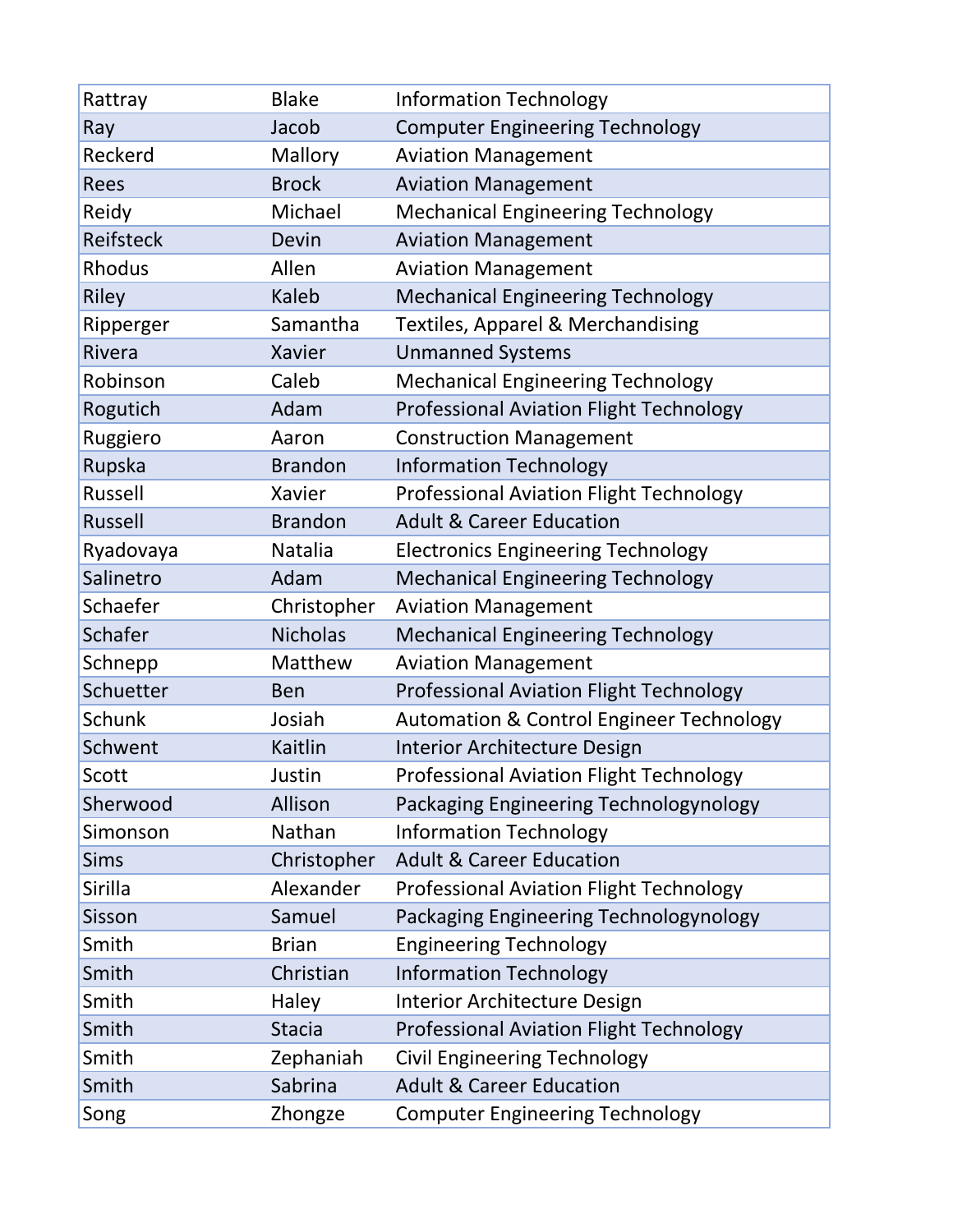| Spahn            | Matthew         | <b>Computer Engineering Technology</b>         |
|------------------|-----------------|------------------------------------------------|
| <b>Stafford</b>  | <b>Drake</b>    | <b>Professional Aviation Flight Technology</b> |
| Stankovich       | <b>Nicklaus</b> | <b>Professional Aviation Flight Technology</b> |
| Stanton          | Chase           | <b>Professional Aviation Flight Technology</b> |
| Stephenson       | <b>Nicole</b>   | Interior Architecture Design                   |
| <b>Stine</b>     | Richard         | <b>Electronics Engineering Technology</b>      |
| Stinson          | Amber           | Interior Architecture Design                   |
| Stordy           | <b>Thomas</b>   | <b>Professional Aviation Flight Technology</b> |
| <b>Stucker</b>   | <b>Nicholas</b> | <b>Construction Management</b>                 |
| Sullivan         | Jordan          | Architectural Engineering Technology           |
| <b>Sweet</b>     | <b>Austin</b>   | <b>Aviation Management</b>                     |
| Szumanski        | Cole            | <b>Professional Aviation Flight Technology</b> |
| Tague            | Hayley          | <b>Mechanical Engineering Technology</b>       |
| Thomas           | Joseph          | <b>Safety Management</b>                       |
| Thompson         | Steven          | <b>Civil Engineering Technology</b>            |
| Thurman          | Isaiah          | <b>Aviation Management</b>                     |
| Thurman          | Jameer          | <b>Civil Engineering Technology</b>            |
| Timmerman        | Seth            | <b>Aviation Management</b>                     |
| Toomer           | Jennifer        | Human Resource Development                     |
| Udhayanesan      | Jebri           | <b>Information Technology</b>                  |
| <b>Utterback</b> | Lucille         | Human Resource Development                     |
| Van Liew         | Jessica         | Interior Architecture Design                   |
| Vanderipe        | Stephen         | Human Resource Development                     |
| VanOver          | Jonathan        | <b>Professional Aviation Flight Technology</b> |
| Vanwey           | Keaton          | <b>Construction Management</b>                 |
| Varble           | Kara            | Human Resource Development                     |
| Vertelney        | Benjamin        | <b>Professional Aviation Flight Technology</b> |
| <b>Vicars</b>    | Jacob           | <b>Aviation Management</b>                     |
| <b>Vicars</b>    | Jedidiah        | <b>Technology &amp; Engineering Education</b>  |
| Vines            | Christopher     | <b>Construction Management</b>                 |
| Vogel            | Allison         | Human Resource Development                     |
| Vuppala          | Ketan Reddy     | <b>Mechanical Engineering Technology</b>       |
| Wagler           | Marissa         | Human Resource Development                     |
| Walker           | <b>Brett</b>    | <b>Computer Engineering Technology</b>         |
| Walker           | James           | Technology                                     |
| Walton           | Phillip         | <b>Unmanned Systems</b>                        |
| Warren           | Aaron           | <b>Mechanical Engineering Technology</b>       |